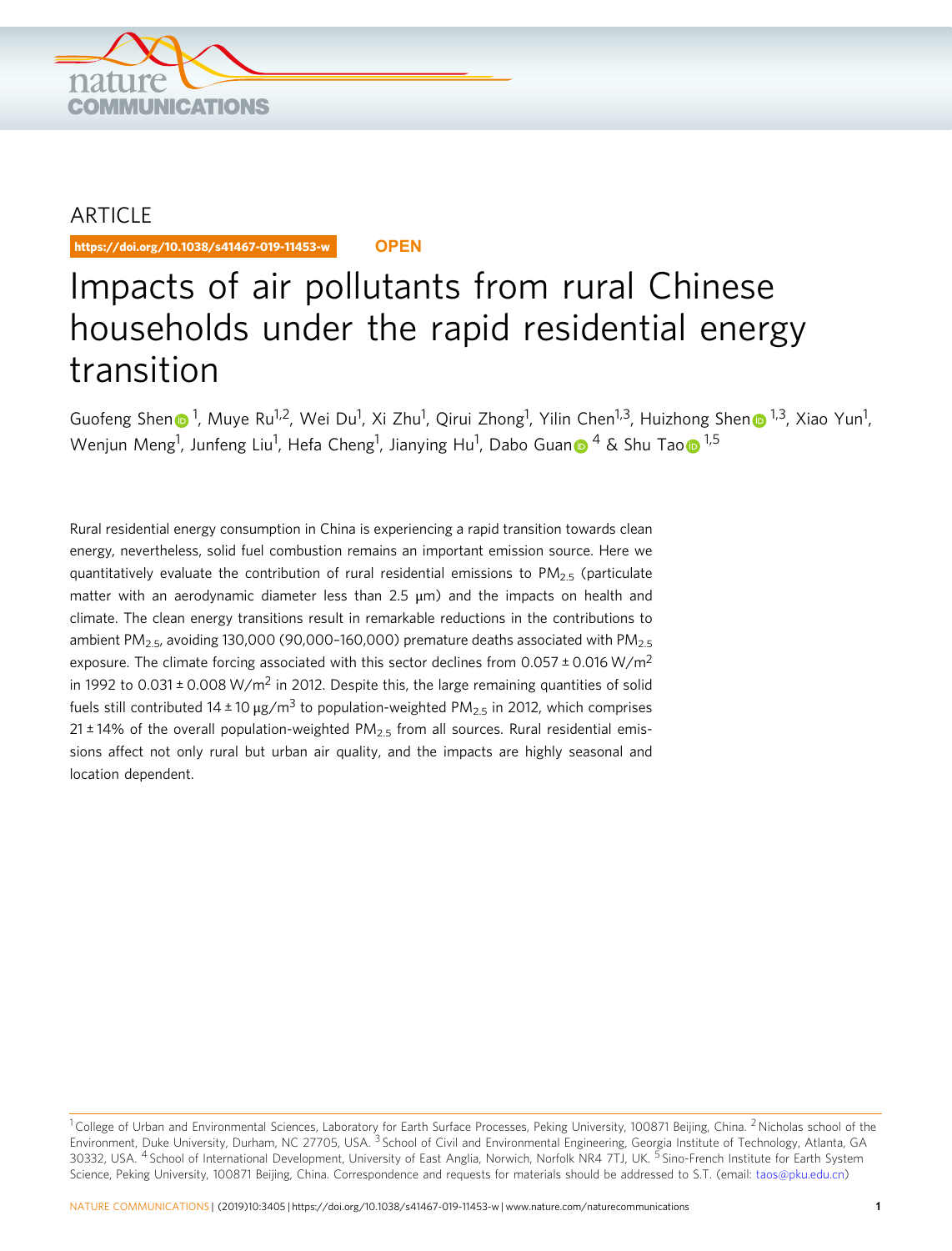**A** ir pollution is one of the most concerning environmental<br>issues in China, causing more than one million premature<br>deaths each year<sup>1,2</sup>. Research has documented that air<br>pollutants are primarily from nower generation i issues in China, causing more than one million premature pollutants are primarily from power generation, industry, transportation, agriculture, and residential activities  $3,4$ . Although residential fuel consumption contributes a very small fraction of the total energy use in China, it contributes significantly to pollutant emissions and consequently adverse health and climate impacts $2,5,6$ . This is because the emission factors (EFs, quantities of air pollutants emitted per unit of fuel consumed) for extensively used solid fuels in this sector are very high. According to the latest estimation, 27% primary  $PM_{2.5}$  (particulate matter with an aerodynamic diameter less than 2.5 μm) and 51% BC (black carbon) emissions in mainland China were from the residential sector in 2014, and nearly 80% was from rural areas<sup>7</sup>.

Unfortunately, without enough first-hand data, the important role that residential energy transition can play in mitigating health burdens has hardly been justified. The residential sector has long been overlooked for its contribution to air pollution in China $8,9$  $8,9$  $8,9$ , likely because the relatively low contribution of the residential sector to total energy use was known, whereas very high EFs are often not aware of. Another obstacle for better understanding is the fact that residential energy consumption and emissions were poorly recorded in comparison with other  $sectors<sup>10,11</sup>$ , leading to higher uncertainties in emission estimations. Consequently, the residential sector is the "shortest wooden bar" in the overall evaluation of emissions and air pollution.

Recently, a thorough nationwide survey was conducted to collect first-hand data on rural residential energy use from 1992 to 2012 in rural China<sup>11</sup>. A rapid transition of rural residential energy from solid fuels towards cleaner energy was revealed. The study also found that the quantities of biomass fuel use and the energy mix transition have been misestimated to a large extent<sup>11</sup>. The new data from this survey provide us with a unique opportunity to improve our estimation of residential contributions to air pollution and to evaluate the impacts of the residential energy transition on health and climate forcing. In fact, the coimpacts of air pollution and co-benefits of emission reduction on health- and climate-relevant air pollutants are often expected and recognized in literature<sup>[5,12](#page-6-0)-16</sup>. For example, studies quantified premature deaths avoided and the influence on radiative forcing induced by using low sulfur jet and ship fuels $13,14$ , and co-benefits from increasing household insulation in U.S. households have been previously reported<sup>[15](#page-6-0)</sup>.

In this study, we quantitatively distinguish emissions from rural residential sources and all other sectors based on the newly compiled emission inventories of major air pollutants, model the contributions of the rural residential sector to ambient  $PM_{2.5}$ , and evaluate the co-impacts of the residential energy transition on air pollution-associated health and climate radiative forcing (see Method). The reason for focusing on rural areas is because the majority of residential emissions in China are from rural areas where the detailed residential energy survey was targeted.

### Results and discussion

Contributions to ambient and population-weighted  $PM_{2.5}$ . Due to the rapid transition of cooking and heating energy from solid fuels towards clean fuels and electricity, as well as a rapid urbanization, most air pollutant emissions from the rural residential sector have been reduced over the last two decades; however, this sector remains a significant source of many air pollutants, contributing 39% and 46% of the total emissions of BC and organic carbon (OC) in 2012, respectively<sup>11</sup>. Based on the results of atmospheric chemical transport modelling (see Method), in 2012, the increment contributed by rural residential emissions to the national annual

mean ambient PM<sub>2.5</sub> concentration was  $5.4 \pm 6.1$  μg/m<sup>3</sup> with high spatial variations. This value corresponds to a relative contribution of one-third (33  $\pm$  17%) of the total PM<sub>2.5</sub> concentration in ambient air originating from all anthropogenic emission sources including power generation, industry, and transportation.

Because of uneven population distribution, the populationweighted concentration (PWC) was different from the air quality concentration. The contribution from rural residential emissions to the annual mean PWC was  $14 \pm 10 \mu g/m^3$ , accounting for  $21 \pm 10 \mu g/m^3$ 14% of the total PWC from all sources. The national average rural residential source associated PWC  $(14 \mu g/m^3)$  was almost three times the average ambient  $PM_{2.5}$  concentration attributable to rural residential emissions (5.4  $\mu$ g/m<sup>3</sup>). Since the National Grade-I standard<sup>17</sup>, equal to the Interim Target-1 level set by the World Health Organization (WHO) $18$ , for the annual mean ambient  $PM_{2.5}$  is 35 μg/m<sup>3</sup>, the contribution from the rural residential sector cannot be ignored in the overall mitigation strategy for combating severe air pollution.

Impact on rural and urban air quality. Although the emissions from this sector occur only in rural areas, their contribution to air pollution is not limited to such areas. According to the model results, the absolute contribution of rural residential emissions to the average ambient  $PM_{2.5}$  concentration in cities (13 ± 10  $\mu$ g/m<sup>3</sup>) was even higher than that in rural areas  $(5.3 \pm 6.0 \,\mu g/m^3)$ . This outcome occurred because vast areas in western China with very low population densities are far from high emission regions, whereas most populated cities are located in eastern China and surrounded by highly populated rural villages. On the other hand, there was no significant difference in the PWC between rural  $(13 \pm 6 \,\mu\text{g/m}^3)$  and urban  $(14 \pm 13 \,\mu\text{g/m}^3)$  areas, due to higher urban population density. In relative terms, the contributions of rural residential emissions in rural areas, for both air concentration  $(33 \pm 17%)$  and PWC  $(23 \pm 13%)$ , were higher than those in urban areas (21  $\pm$  15% and 20  $\pm$  17%, respectively), due to strong emissions from other sectors in urban areas.

Two-decadal changes in rural residential contributions. While the contribution of the rural residential sector to air pollution remained significant in 2012, it was even higher prior to 2012. Because of the rapid transition of the rural residential energy mix over the past two decades, from domination by solid fuels to clean fuels and electricity, the contribution of this sector to the ambient air concentration has decreased. Figure [1](#page-2-0) shows the decreasing trends of the PWC in both absolute (A) and relative (B) terms for urban, rural, and national averages from 1992 to 2012. In 1992, the relative contributions of the rural residential sector to the overall ambient  $PM_{2,5}$  and PWC were as high as  $45 \pm 11\%$  and 39 ± 13%, respectively. Over the 20-year period, the national average PWC decreased by ~26% from 18  $\mu$ g/m<sup>3</sup> to 14  $\mu$ g/m<sup>3</sup>. The relative decrease of the national average was even more rapid from 39% to 21% because the air pollutant emissions from other sectors increased during this same period $3,4,19$ . This increase is particularly true for urban areas after 2002. For example, against the decreasing trend in NOx emissions from the rural residential sector, the total NOx emissions from all sources jumped 316% from 1992 to 2012, primarily driven by the massive indus-trialization and explosive growth of the passenger car fleet<sup>[19](#page-6-0)</sup>.

Higher contributions in winter in northern China. In comparison with other major emission sectors including power stations, industry, and transportation, after the rapid transition towards clean fuels and electricity, the relative contribution of the residential sector to the annual mean  $PM_{2.5}$  PWC (21  $\pm$  14%) has been relatively low. However, because of the strong seasonality of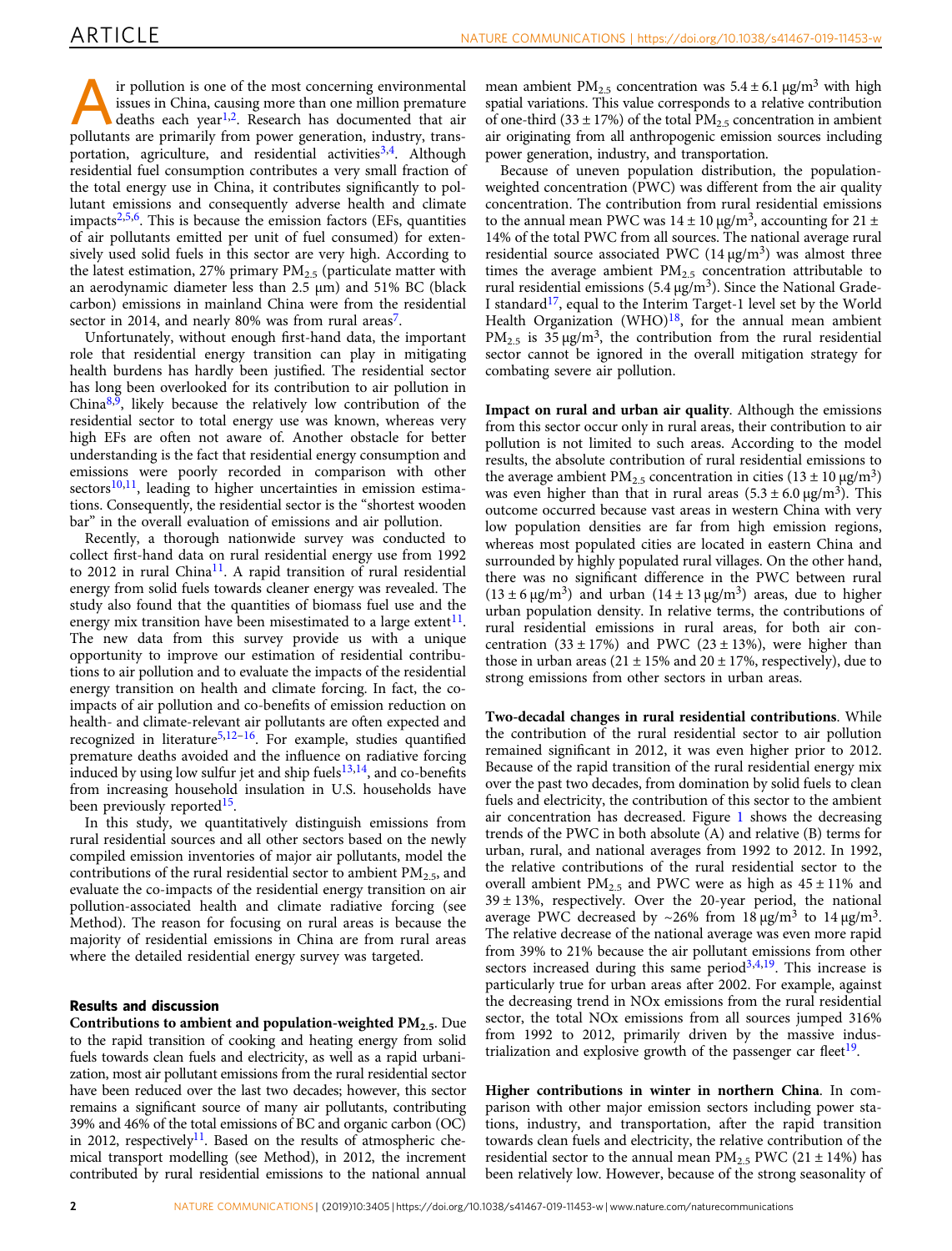<span id="page-2-0"></span>

Fig. 1 Contributions of rural residential emissions to the overall population-weighted ambient PM<sub>2.5</sub> concentration (PWC) in mainland China from 1992 to 2012. The results are presented as the national total and for the rural and urban areas, in absolute a and relative **b** contributions, respectively. Source data are provided as a Source Data file

heating needs in northern China, there has been very high seasonal variation in this contribution. For example, Supplementary Fig. 1 shows the monthly contributions of rural residential emissions to  $PM_{2.5}$  PWC in China in 1992 and shows strong seasonality. On a national scale, the rural residential sector contributed  $33 \mu g/m^3$  PM<sub>2.5</sub> to ambient air in the three winter months from December to February, while the summer value was only 12  $\mu$ g/m<sup>3</sup>.

Although the seasonal patterns were similar among the four study years, the differences between the heating and non-heating seasons increased over this period. The ratios of the relative contributions between winter and summer months increased from 1.8 (1992) to 2.4 (2002), 2.8 (2007), and 3.7 (2012). This trend can be explained by the fact that, at this stage, the rural residential energy transition occurred primarily for cooking activities. The time-sharing fraction of using LPG, biogas, and electricity for cooking increased from 7% in 1992 to 59% in 2012, whereas the fraction for heating only reached  $15\%$  in  $2012^{11}$ . Because cooking emissions tend to remain constant between seasons, the cooking energy transition-induced decrease in  $PM_{2.5}$ concentrations did not vary among months. On the other hand, the heating energy transition, which can lead to seasonal change, occurred at a much slower pace and largely in mid-latitude provinces where heating is needed for no more than a few weeks<sup>[11](#page-6-0)</sup>. In the northern, northwestern, and northeastern regions, where heating is usually needed for several months $20$ , residents cannot shift to electricity or gas for heating due to the high cost and their low income<sup>11</sup>.

Strong spatial variations with higher contributions in east. In addition to the temporal changes, there was also strong spatial variation in the contributions of rural residential emissions to ambient  $PM_{2.5}$  concentrations, which is shown in Fig. [2a](#page-3-0) as provincial averages. Although the national average contribution of rural residential sources to the annual mean ambient  $PM_{2.5}$  was  $5.4 \pm 6.1 \,\mu$ g/m<sup>3</sup> in 2012, the contributions in eastern China, where the majority of the population reside, were much higher than those in western China. The heating activity not only caused significant seasonal differences (Supplementary Fig. 1) but also different geographical distribution patterns of the contributions, with much higher levels in northern China during heating periods due to high heating demand. The spatial variation was enhanced by population weighting for assessing exposure, as shown by provincial averages in Fig. [2](#page-3-0)b. The overlay of the sources (emissions) and receptors (population) led to an even sharper contrast between the heavily and less polluted regions.

The current air pollution control strategy focuses on the most polluted and populated regions, including the North China Plain, Guanzhong Plain, and Northeastern Plain, where ambient  $PM<sub>2.5</sub>$  concentrations in winter are generally higher than those in summer<sup>[21](#page-6-0)</sup>. In addition to poor dispersion conditions, heating activity in rural areas is definitely one of the most important reasons for the severe air pollution in winter. Despite increasing concerns on this issue<sup>2</sup>, the contribution to exposure has not been well quantified in the literature. To fill this data gap, the contributions of rural residential emissions to the  $PM_{2.5}$  PWC in all provinces were calculated. The results are listed in Supplementary Table 1 in both absolute and relative terms. The relatively high standard deviation values indicate high spatial variation. For the provinces in the North China Plain and Guanzhong Plain, the annual mean contributions were not higher than the national averages. However, the winter (January) values were much higher. For most provinces in the northeast, north, and northwest, except for Beijing and Tianjin, the relative contributions in January were between 27% and 51%, accounting for approximately one-third to one-half of the PWC in the region. The values for the residential emissions alone are already approaching or exceeding the National Grade-I standard of  $35 \mu g/m^{317}$ . More importantly, the absolute contributions of rural residential emissions to the PWC in cities in eastern China are often close to, or even higher than, those in rural areas. For example, the relative contributions of the rural residential sector to  $PM_{2.5}$  PWC in urban and rural areas in Heilongjiang were  $24 \pm 14\%$  and  $32 \pm 14\%$ 10%, respectively. The values were  $41 \pm 29$ % and  $18 \pm 9$ % for the urban and rural areas in Inner Mongolia, respectively, likely due to the very low population density in rural areas. Although the relative contributions in western provinces such as Xingjiang  $(34 \pm 25\%)$  and Qinghai  $(23 \pm 14\%)$  were even higher, the absolute contributions were much lower  $(2.9 \pm 2.8)$ and  $3.3 \pm 2.6 \,\mathrm{kg/m^3}$ , respectively) than those in the east. The contributions were much higher in 1992 compared to those in 2012, indicating a rapid reduction due to the clean energy transition. For example, the absolute and relative contributions in January in 1992 were as high as  $53 \pm 25 \,\mu$ g/m<sup>3</sup> and  $60 \pm 15\%$ in Hebei, and  $77 \pm 16 \,\mu g/m^3$  and  $69 \pm 7\%$  in Henan provinces, respectively, which are among the most populated provinces in China. The rural residential energy transition resulted in a significantly reduced contribution to overall air pollution. Although this trend is promising, the rural residential sector still plays a critical role in  $PM<sub>2.5</sub>$  pollution, especially in northern China during winter. The emissions from this source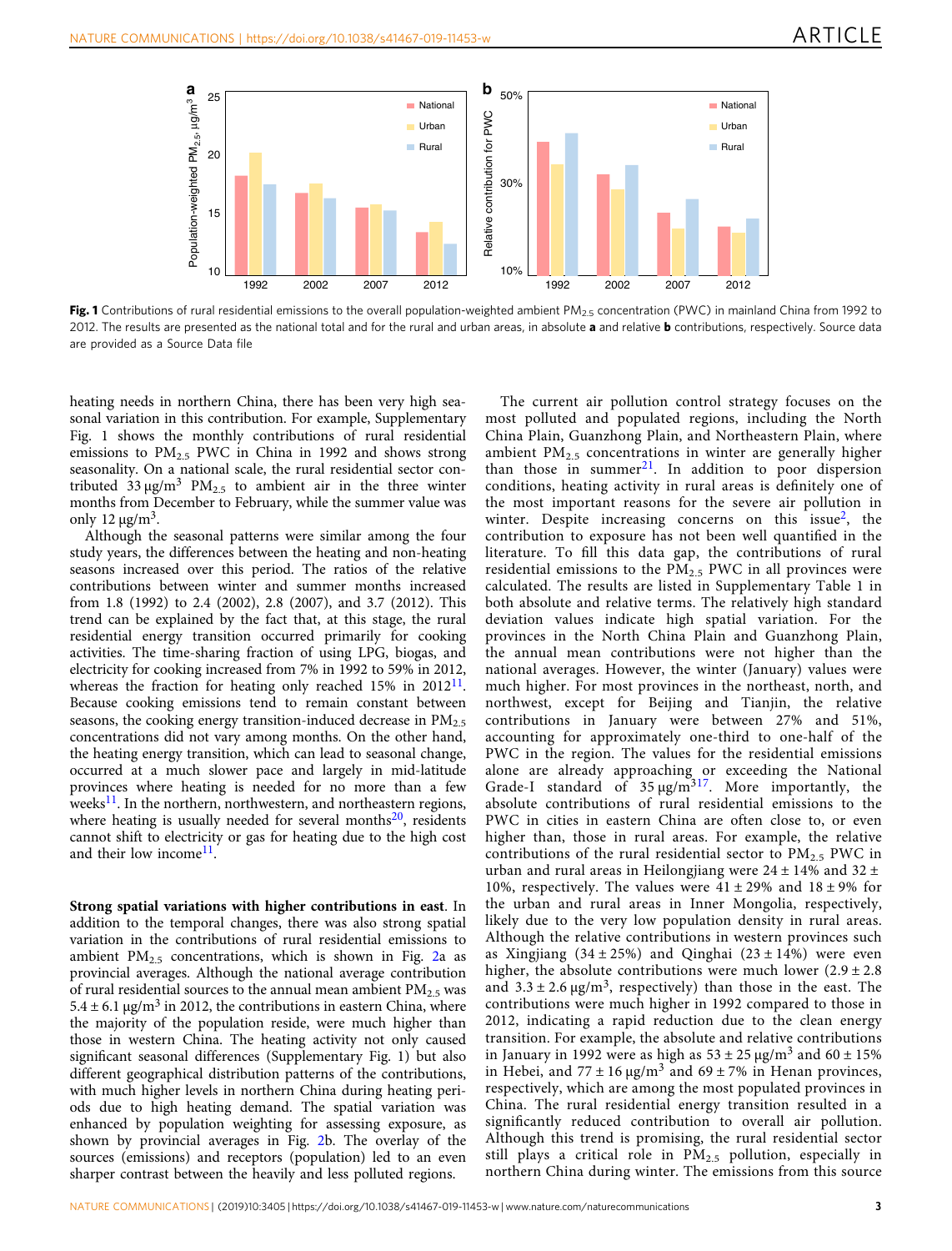<span id="page-3-0"></span>

Fig. 2 Spatial distribution of rural residential emission contributions in 2012 in mainland China. Results are shown as absolute contributions to provincial mean air quality concentrations **a** and population-weighted PM<sub>25</sub> concentrations **b**. Source data are provided as a Source Data file

should be remediated before the nationwide air pollution issue can finally be solved.

Co-benefits of rural residential energy transition. With significant contributions to exposure, adverse health effects from rural residential emissions are inevitable. Additionally, the residential energy transition away from solid fuels can reduce health impacts. Based on the modelled PWC and the corresponding dose-response relationship, the annual premature deaths caused by ambient PM2.5 originating from rural residential emissions were calculated (see Method) for each year studied, and the result is shown in Fig. [3](#page-4-0). The health impacts of other pollutants, such as O3 and CO were not evaluated in this study due to the relatively low impacts originating from this sector and a shortage of emission data.

This study found that the rural residential emission-associated premature deaths were as high as 570,000 (370,000–710,000 with the 95% uncertainty interval) in 1992 and decreased to 210,000 (140,000–260,000) in 2012 according to the GEMM model. Although baseline mortality rates changed rapidly during this period, the decrease in the mortality attributable to rural residential emissions was still significant from 1992 to 2012, with the influence of the population growth, aging, and agestandardised mortality rate adjusted (Supplementary Fig. 2). The estimated number of deaths avoided due to decreased rural residential exposure was approximately 130,000 (90,000–160,000). During the same period, because of general increase in emissions from other anthropogenic sources, the total premature deaths induced by exposure to  $PM<sub>2.5</sub>$  from all sources increased by 15%, which is consistent with the trend in the GBD study<sup>1</sup>. This outcome indicates the important health consequences of this emission source as well as the significant health benefits of the rural energy transition. Compared with all other emission sources, the relative contribution of residential emissions to the total premature deaths caused by exposure to ambient PM2.5 from all sources decreased from 33% in 1992 to 10% in 2012 (Supplementary Fig. 3). This rapid decrease was due to decreased emissions from this sector whereas increased emissions from many other sources. The difference between the relative contributions to  $PM_{2,5}$  concentrations (21%) and to health effects (10%) in 2012 is partly due to the nonlinearity of the doseresponse curves. As shown in Fig. [4,](#page-4-0) because of the increased emissions from other sources from 1992 to 2012, the frequency

distribution of  $PM_{2.5}$  PWC shifted towards the right, whereas the response curves were relatively flat.

Sector emission-associated premature deaths have been investigated previously $2,5,6,22,23$  $2,5,6,22,23$  $2,5,6,22,23$ . The differences among these studies are expected and can be explained by the differences in inventories, models, and methods adopted in health impact evaluation. Although Chafe et al. (2014)<sup>6</sup> reported relatively small numbers of premature deaths in China (220,000, 170,000, and 130,000 in 1990, 2005, and 2010, respectively), because only cooking fuels were considered, a similar decreasing trend was demonstrated. Two other studies focused on the health impacts of sector emissions on a global scale and reported in 2005 that a total of 207,000 deaths in China could be avoided if global residential emissions were zeroed $^{22}$ , and that 26,000 deaths could be avoided if emissions from this sector were reduced by 20% in  $2010^{23}$  $2010^{23}$ . Lelieveld et al.  $(2015)^{2}$  reported that a total of 434,000 premature deaths, which was ~32% in terms of the relative contribution, were attributable to  $PM<sub>2.5</sub>$  and  $O<sub>3</sub>$  originating from residential emissions in 2010 in China. Considering that the contribution from residential sources to  $O<sub>3</sub>$  precursors was much smaller than that from other sectors $24$ , and that residential emissions in China were predominantly from rural areas $3,25$  $3,25$  $3,25$ , this value is higher than our estimate. This difference can be partially explained by the difference in emission inventories. Our inventory was characterized by a rapid increase in clean energy from 1992 to  $2012<sup>11</sup>$ , a trend very different from that of previous  $data<sup>26,27</sup>$ .

Supplementary Fig. 4 compares the geographical distributions of premature deaths originating from rural residential emissions between 1992 and 2012. In both years, the higher mortality areas were the North China Plain, Guanzhong Plain, and the Sichuan Basin. The mortalities decreased throughout all of eastern China over the 20-year period, with an increasing downward trend towards the coastal areas. This trend is likely linked to faster socioeconomic development and the consequent rapid rural residential energy transition in the east. Supplementary Fig. 4 also shows the cumulative frequency distributions of the calculated grid mortality in 1992 and 2012. The fraction of the population facing a risk above  $10^{-3}$  due to PM<sub>2.5</sub> from all emission sources increased from 76% in 1992 to 84% in 2012; however, in this period, the relative contribution of rural residential emissions to premature deaths shifted in the opposite direction from 33% to 10%.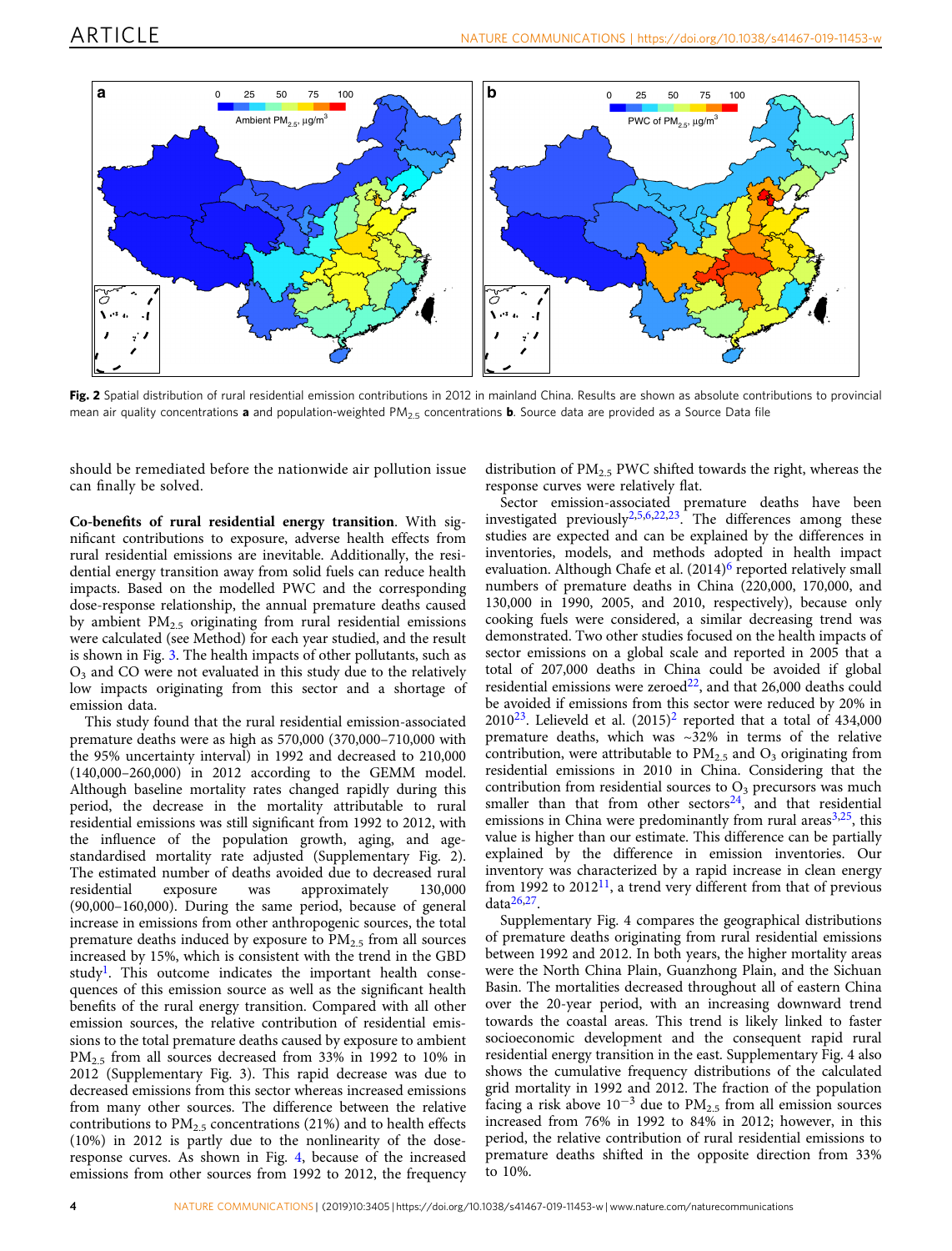<span id="page-4-0"></span>

Fig. 3 Model-calculated population risk associated with exposure to  $PM_{2.5}$ originating from rural residential emissions from 1992 to 2012. The results are shown for chronic obstructive pulmonary disease (COPD), cerebrovascular disease (stroke), ischaemic heart disease (IHD), lung cancer (LC), and acute lower respiratory infections (ALRIs). Source data are provided as a Source Data file



Fig. 4 Dose-response relationship and the cumulative frequency distributions of the total PWC from all sources in 1992 and 2012. The results are shown for chronic obstructive pulmonary disease (COPD), cerebrovascular disease (stroke), ischaemic heart disease (IHD), lung cancer (LC), and acute lower respiratory infections (ALRIs). Source data are provided as a Source Data file

The annual mean radiative forcing values attributable to rural residential emissions in China were calculated for the four study years as the differences between the radiative forcing derived based on all anthropogenic emissions and that based on all but rural residential emissions using the OSCAR model (see Method). Among the components studied,  $CO<sub>2</sub>$  and BC contributed positively to climate forcing, whereas primary organic aerosol (POA), nitrate, and sulfate contributed negatively. According to our results, five components from the rural residential sector contributed  $+0.006 \pm 0.004$  (CO<sub>2</sub>),  $+0.049 \pm 0.007$  (BC),  $-0.019 \pm 0.002$  (POA),  $-0.002 \pm 0.000$  (nitrate), and  $-0.003 \pm 0.003$ 0.000 (sulfate) W/m<sup>2</sup> in 2012, with a net contribution of  $+0.031 \pm$  $0.008 \text{ W/m}^2$  (Fig. [5](#page-5-0)). This contribution is equivalent to 12.5% of the total forcing caused by  $CO<sub>2</sub>$  from all sources in 2012. Of the five components, BC was the most important component, whereas the  $CO<sub>2</sub>$  contribution was much smaller. Indeed,  $CO<sub>2</sub>$  from the rural residential sector was merely 2.6% of the total  $CO<sub>2</sub>$  from all sources in 2012<sup>28,29</sup>, mainly because the majority of biomass fuels, including all crop residues and most fuelwood consumed in rural

China, are carbon neutral $30$ . Meanwhile, fossil fuels consumed in the rural residential sector accounted for a very small fraction of the total<sup>4</sup>. From 1992 to 2012, the rural residential energy transition from solid fuels to clean fuels resulted in a reduction in climate forcing. The absolute contributions of all five components, whether positive or negative forcers, decreased over the two decades. Although the  $CO<sub>2</sub>$  emissions from LPG and electricity consumption increased, the decrease in  $CO<sub>2</sub>$  emissions from fuelwood use was faster, leading to a net reduction of  $CO<sub>2</sub>$ emissions from this sector from 1992 to 2012. Because BC contributed much more than all others in absolute terms, despite the opposite effects of other forcing components, the residential energy transition-induced decrease in the BC emissions from biomass burning led to a significant decrease in net radiative forcing of 61%, from  $0.057 \pm 0.016$  W/m<sup>2</sup> to  $0.031 \pm 0.008$  W/m<sup>2</sup> during this 20-year period.

One limitation of this study is that only the influences on ambient air pollution and associated health impacts were addressed. In reality, another equally, if not more, important effect caused by solid fuel consumption, and impacted by the transition away from it, is household air pollution associated with emissions from indoor solid fuel combustion $31,32$ . Both ambient and household air quality can benefit from the rural residential energy transition. Unfortunately, mainly due to the lack of quantitative data on parameters including fugitive emissions, air exchange rate, indoor circulation, etc., household exposure is subject to limitations and constraints at this time. These constraints and limitations are borne by almost all existing literature on the health impacts of indoor air pollution, including the latest GBD study<sup>33</sup>. There is an urgent need to develop a reliable method to characterize the process so that the overall exposure and health impacts can be fully addressed. The health benefits of the transition are expected to be even greater when household air pollution is considered. According to the evidence provided in this study, it is recommended that replacing the remaining solid fuels with affordable cleaner fuels or electricity in the rural residential sector be incorporated into the overall air pollution mitigation strategy in China. Similarly, this substitution should be encouraged in other developing countries in South Asia, Africa, and South America.

In summary, a rapid transition of rural residential energy away from solid fuels from 1992 to 2012 resulted in significantly reduced contributions of this sector to ambient  $PM_{2.5}$  concentrations, subsequently reducing both adverse health impacts and climate forcing. Despite these changes, solid fuels are still used extensively in rural China, particularly for heating, contributing significantly to air pollution and population exposure.

#### Method

**Emission data**. The emission inventories of  $CO<sub>2</sub>$  and major air pollutants, including  $SO_2$ , CO, PM<sub>2.5</sub>, PM<sub>10</sub>, BC, OC, NOx, and NH<sub>3</sub>, from rural residential and other sources with  $0.1^{\circ} \times 0.1^{\circ}$  spatial and daily temporal resolutions for 1992, 2002, 2007, and 2012 were sourced from [http://inventory.pku.edu.cn,](http://inventory.pku.edu.cn) which was updated recently to include the latest information on the rural residential energy transition, population growth, and urbanization $11$ . Air pollutant emissions for the rural residential sector were mainly based on two recently updated databases. A new energy database was established based on a rural residential energy survey that covered detailed energy use activities, including staple food cooking, side dish preparation, water boiling, animal feed heating, and space heating for more than 34,400 households and daily biomass fuel consumption quantities for more than  $1600$  households<sup>11</sup>. The rural residential energy database covered detailed information on various energy types including coal, honeycomb briquette, straw, corncob, fuelwood, brushwood, charcoal, LPG, biogas, and electricity. The emission factor database was re-compiled based on carefully screened data from published studies conducted in China. For  $CO<sub>2</sub>$  emission calculation, all crop residues were considered carbon neutral, and for fuelwood, the non-renewable fractions for all individual provinces in China were sourced from the literature $30,34$ . The VOC emissions were obtained from the EDGAR-HTAP dataset $35,36$  $35,36$  $35,36$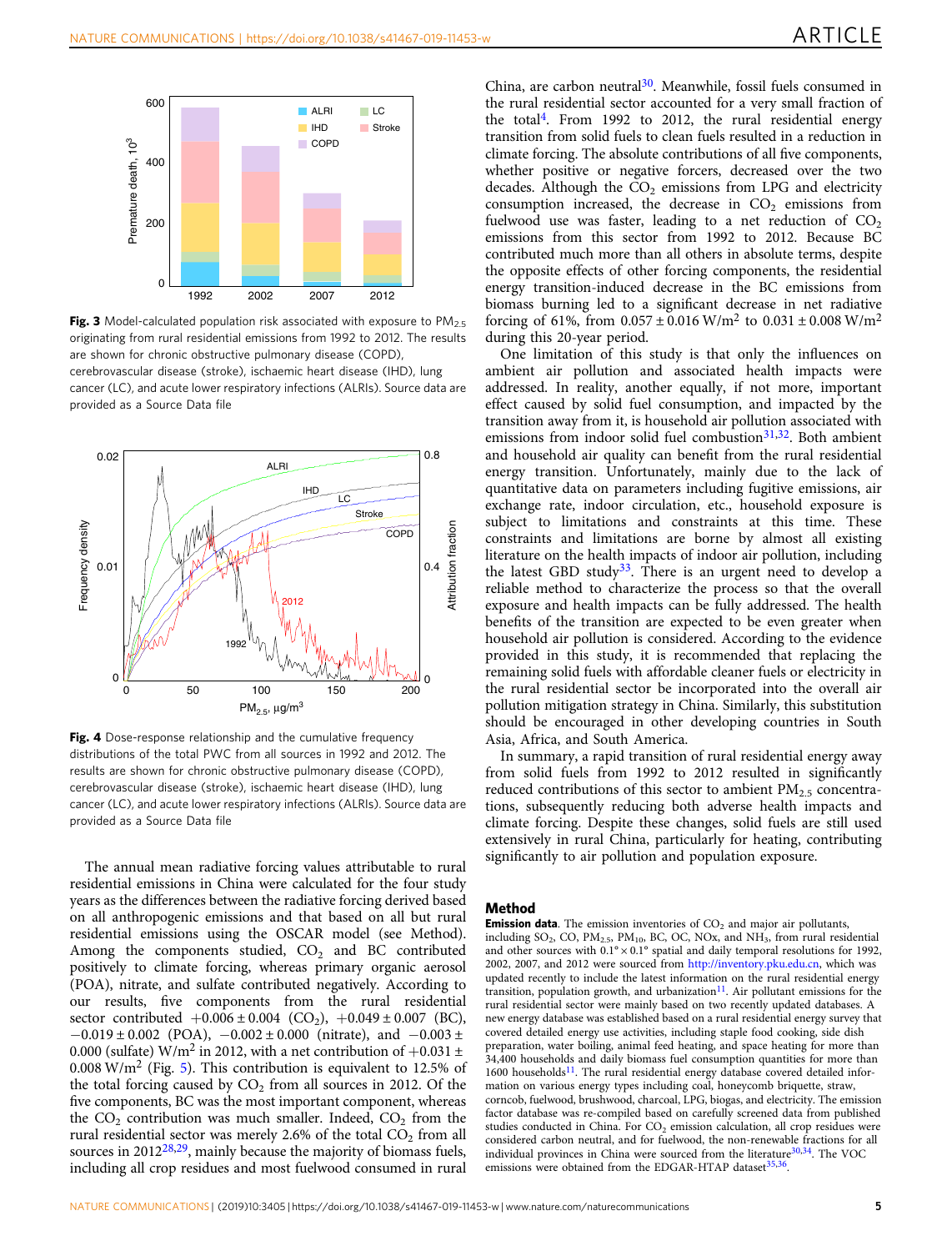<span id="page-5-0"></span>

Fig. 5 Radiative forcing associated with emissions from rural residential sector. a Radiative forcing caused by CO<sub>2</sub>, BC, POA, sulfate, and nitrate originating from rural residential emissions in 1992, 2002, 2007, and 2012. **b** The net forcing of these components. Error bars indicate standard deviations generated from the Monte Carlo simulation. Source data are provided as a Source Data file

Atmospheric chemical transport modelling. In this study, WRF/Chem version 3.5 was applied to model the daily  $PM<sub>2.5</sub>$  concentrations in ambient air for 1992, 2002, 2007, and 2012 in China (13°N-56°N; 67°E-143°E, Supplementary Fig. 5). In brief, the RADM2 chemical mechanism for the gas phase and the MADE/ SORGAM aerosol scheme were adopted with a 50  $\times$  50 km<sup>2</sup> horizontal resolution and a 5-min time step. Because population density varies with short distances, the calculated PM<sub>2.5</sub> concentrations were downscaled to 30-arc sec in both longitude and latitude, based on wind fields and the emissions inventory $37$ . In brief, the model- calculated concentrations were interpolated to a finer resolution using 0.1 degree emission inventory as a proxy with the wind-field justified. The detailed downscaling method can be found elsewhere<sup>[38](#page-6-0)</sup>. Another commonly used method for downscaling is land-use regression, in which land-use is primarily used as a proxy for emissions<sup>39</sup>. It is reasonable to expect that direct use of emissions in this study can provide better results. A statistically significant relationship between emissions and annual mean  $PM_{2.5}$  concentrations in individual grids has been demonstrated $40$ . The WRF meteorological inputs were evaluated against observations from China Earth International Exchange Stations. The normalized mean bias (NMB) and normalized mean error (NME) were calculated for all validations. The NMB for surface pressure, temperature, relative humidity, and wind speed were  $-3\%$ ,  $-7\% \sim -10\%$ ,  $-2\% \sim -9$  and 32% ~43%, respectively (Supplementary Table 2). According to the results of a reduced-form modelling, the meteorological conditions in these 4 years were close to the multi-year average<sup>40</sup>. Prior to 2013, there was no official routine monitoring program for ambient  $PM_{2.5}$  in China<sup>[41](#page-6-0),42</sup>, and sampled  $PM_{2.5}$  data were only available from several field studies reported in the literature and those released from the U.S. Embassy. To validate our modelling results, in addition to<br>comparing with available observational data<sup>[41](#page-6-0)–[44](#page-6-0)</sup> (Supplementary Figs. 6 and 7), the modelled PM<sub>2.5</sub> concentrations were also compared to those retrieved from the satellite remote sensing, which have been widely used in the scientific community<sup>[45](#page-6-0)-[47](#page-6-0)</sup>, and compared to those estimated based on visibility records in China[48](#page-6-0). Overall, our model simulated concentrations were slightly higher than the observation data (NMB = 25-30%, Supplementary Fig. 6 and  $\overline{\text{NME}}$  = 3%, Supplementary Fig. 7), but considerably lower than those retrieved from the satellite and visibility retrieved results (NMB =  $-61\% \sim -5\%$ , Supplementary Table 3). Supplementary Figure 8 shows the spatial pattern of the differences between the modelled PM<sub>2.5</sub> concentrations in this study and those retrieved from the satellite-derived data<sup>[45](#page-6-0)</sup>. Our results were lower in the sparsely populated western area and higher in some southeast sites. Previous studies found that satellite-derived  $PM_{2.5}$  might underestimate  $PM_{2.5}$  levels during heavy pollution episodes and overestimate  $PM_{2.5}$  concentrations in low pollution  $\frac{1}{2}$  cases<sup>[41,49](#page-6-0),50</sup>. The discrepancy is also likely from uncertainties in chemical transport model inputs such as air emissions of PM<sub>2.5</sub> precursors, and missing<br>mechanisms in the model<sup>[51](#page-7-0)–[53](#page-7-0)</sup>. We further compared the modelled major PM<sub>2.5</sub> components with measured data, including black carbon ( $NMB = 67%$ ), organic carbon (NMB =  $-3\%$ ), sulfate (NMB =  $-12\%$ ), nitrate (NMB = 49%), and ammonium (NMB = 38%) (Supplementary Fig. 9). The differences could come from the uncertainties in modelling, as well as uncertainties in limited observations with different sampling and analytical methods. With all the results taken into consideration, the model-predicted ambient  $PM_{2.5}$  concentrations and the spatiotemporal variations are generally acceptable.

To quantitatively evaluate the contributions from rural residential sources, a normalized marginal method (Supplementary Note 1)<sup>[54,55](#page-7-0)</sup> was adopted by running the model three times using emission scenarios of: a 20% reduction in the rural residential sources; a 20% reduction in all but the residential sources; and all sources. The influences on the rural and urban areas were evaluated separately. Rural and urban areas were spatially distinguished by using a dynamic urban mask developed Shen et al.,  $(2017)^{38}$  $(2017)^{38}$  $(2017)^{38}$ . In brief, the urban mask was developed by extracting built-up areas (urban) using remote sensing data, night-time light data, and population census data, based on county-specific thresholds.

Health and climate impact assessment. Population exposure to ambient PM<sub>2.5</sub> in China in 1992, 2002, 2007, and 2012 was derived based on the modelled nearsurface  $PM_{2.5}$  concentrations and the population densities<sup>[38](#page-6-0)</sup>. The PWC of a region with more than one grid cell was calculated as  $\Sigma(P_i \cdot C_i)/P_t$ , where  $P_i$  and  $C_i$  are population and air  $PM_{2.5}$  concentration at the *i*<sup>th</sup> grid, and  $P_t$  is the total population in the domain of interest. The change in rural population density due to rapid urbanization in China was considered<sup>38</sup>. Premature deaths from acute lower respiratory infections (ALRIs) for children under five, ischemic heart disease (IHD), cerebrovascular disease (Stroke), chronic obstructive pulmonary disease (COPD), and lung cancer (LC) were estimated from the exposure and the latest hazard ratios in the Global Exposure Mortality Model (GEMM) constructed by Burnett et al.  $(2018)^{56}$  $(2018)^{56}$  $(2018)^{56}$ . The population-attributable fraction and annual premature death rate were calculated based on the provincial background disease burdens reported by the Global Burden of Disease (GBD) study<sup>57</sup>. Changes in the background disease burden over the 20-year period were considered, and the ratios of urban and rural background disease incidents to total provincial background dis-ease incidents were derived<sup>[58](#page-7-0)</sup>. The relative contributions of exposure, population growth, population ageing, and baseline mortality rates were analysed after Cohen et al., (2017)<sup>1</sup>. Health impact models, especially does-response functions, affect estimated premature deaths considerably. For comparison, premature deaths were also calculated using the Integrated Risk Function developed by the  $GBD<sup>1</sup>$  $GBD<sup>1</sup>$  $GBD<sup>1</sup>$  and the results are compared in the Supplementary Table 4. As expected, the GEMM model yielded more premature deaths than the GBD model. However, the relative contributions of rural residential emissions to the total premature deaths and the temporal trend were similar between these two approaches (Supplementary Figs. 3).

The annual mean radiative forcing attributable to rural residential emissions was the difference between two scenarios of all anthropogenic emissions with and without rural residential sources. To estimate the radiative forcing, the global biogeochemical cycle model OSCAR (v2.1) was used<sup>28</sup>. The OSCAR model is a reduced-form model used widely in the climate change research community. This model was developed with the three principles of embedding as many components and processes as possible, building as a meta-model capable of emulating the sensitivity of models with higher resolution or superior complexity, and comprising as a dynamic model of the Earth system<sup>29</sup>. The model outputs include radiative forcing of each climate-relevant component and global surface temperature change, and the inputs are emissions of various compounds and drivers related to land-use and land-cover change. A detailed description of the model was presented by Gasser et al.  $(2017)^{29}$ . To estimate the contributions from rural residential sources, the model was run three times using different emission scenarios, in line with those model scenarios in the atmospheric chemical transport modelling, and the normalized marginal method was used (Supplementary Note 1). The derived climate forcing components discussed in this study included  $CO<sub>2</sub>$ , BC, POA, sulfate, and nitrate, of which residential coal and biomass burning are usually the larger emitters of these compounds or their precursors. The contributions of residential combustion emissions to ozone precursors and methane are relatively small compared to its contribution to aerosol<sup>[24,](#page-6-0)59</sup>. The OSCAR model has been widely used in the climate change research community $28$ . Although this is a simple box-model without seasonal variation, it is very efficient in terms of computation. As a parametric model with most parameters previously calibrated against complex models during a meta-modelling process<sup>29</sup>, OSCAR fits our purpose well.

Uncertainty analysis. A Monte Carlo simulation (1000 times) was conducted to characterize the uncertainty of the estimated health impacts. The results reflect the influences of both the exposure level and the dose-response relationship including slope and nonlinearity. Because of the heavy computation load, a Monte Carlo simulation could not be conducted for the transport modelling. According to the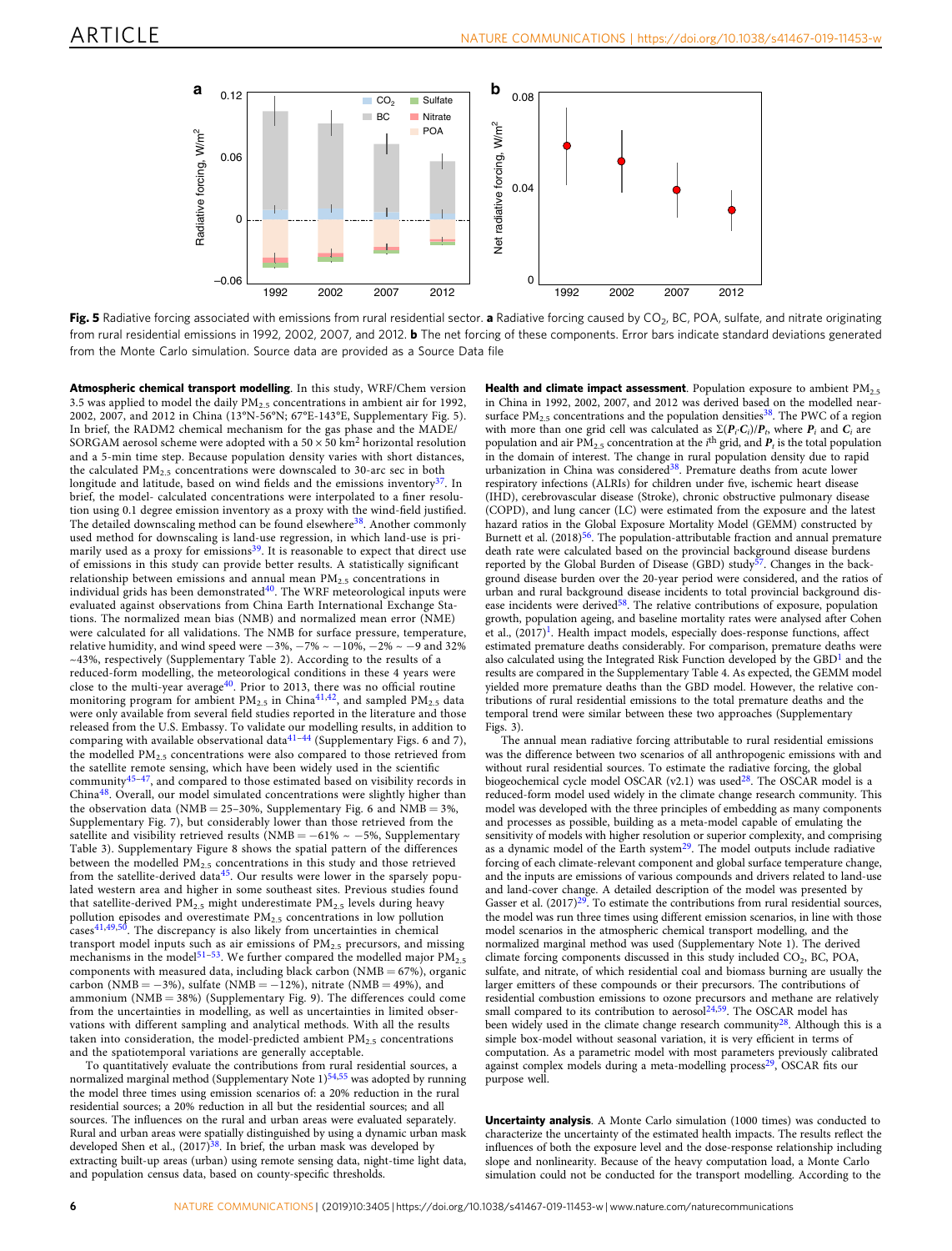<span id="page-6-0"></span>results from a previous research the variation of  $PM_{2.5}$  concentrations is similar to that of primary  $PM_{2.5}$  emissions<sup>40</sup>, which was close to 10% in China<sup>3</sup>. Therefore, for each grid, a 10% uncertainty in air  $PM<sub>2.5</sub>$  was assumed and used in the uncertainty analysis for the health impact assessment. The sensitivity analysis (Supplementary Fig. 10) showed that differences in estimated premature deaths with the assumed grid PM<sub>2.5</sub> concentration uncertainties at 10%, 15%, and 25% were within 1%, indicating that the overall uncertainty in health outcomes was affected largely by dose-response functions compared with the uncertainty in PM<sub>2.5</sub> concentration<sup>60</sup>. The uncertainties of estimated health impacts were calculated based on the given distribution of parameters from the GEMM<sup>56</sup>, by applying a 1000-run Monte Carlo simulation. The variations derived from the Monte Carlo simulation are strongly associated with the nonlinearity of the dose-response relationship. The importance of the dose-response relationship for uncertainty has been previously reported<sup>60</sup>. The results are presented at a 95% uncertainty interval (which ranges between the 2.5th and 97.5th percentiles).

#### Data availability

The source data underlying Figs. 1–5, Supplementary Figs. 1-4 and Supplementary Figs 6-10 and Supplementary Tables 1-4 are provided as a Source Data file.

Received: 16 August 2018 Accepted: 16 July 2019 Published online: 30 July 2019

#### **References**

- 1. Cohen, A. J. et al. Estimates and 25-year trends of the global burden of disease attributable to ambient air pollution: an analysis of data from the Global Burden of Diseases Study 2015. Lancet 389, 1907–1918, (2017).
- 2. Lelieveld, J., Evans, J. S., Fnais, M., Giannadaki, D. & Pozzer, A. The contribution of outdoor air pollution sources to premature mortality on a global scale. Nature 525, 367–371 (2015).
- 3. Huang, Y. et al. Quantification of global primary emissions of PM2.5, PM10, and TSP from combustion and industrial process sources. Environ. Sci. Technol. 48, 13834–13843 (2014).
- 4. Wang, R. et al. High-resolution mapping of combustion processes and implications for CO2 emissions. Atmos. Chem. Phys. 13, 5189–5203 (2013).
- 5. Butt, E. W. et al. The impact of residential combustion emissions on atmospheric aerosol, human health, and climate. Atmos. Chem. Phys. 16, 873  $(2016)$ .
- 6. Chafe, Z. et al. Household cooking with solid fuels contributes to ambient PM2.5 air pollution and the burden of disease. Environ. Health Perspect. 122, 1314–1320 (2014).
- 7. Zhu, X. et al. Stacked use and transition trends of rural household energy in mainland China. Environ. Sci. Technol. 53, 521–529 (2019).
- 8. Liu, J. et al. Air pollutant emissions from Chinese households: a major and underappreciated ambient pollution source. Proc. Natl. Acad. Sci. USA 113, 7756–7761 (2016).
- 9. Sheng, G. & Gao, J. Ministry of Ecology and Environment: Three main factors contributing to severe air pollution. Xinghua Daily Telegraph. pp. A8. (2019).
- 10. Chen, Y. L. et al. Transition of household cookfuels in China from 2010 to 2012. Appl. Energ. 184, 800–809 (2016).
- 11. Tao, S. et al. Quantifying the Rural Residential Energy Transition in China from 1992 to 2012 through a Representative National Survey. Nat. Energy 3, 567–573 (2018).
- 12. Conibear, L. et al. Residential energy use emissions dominate health impacts from exposure to ambient particulate matter in India. Nat. Commun. [https://](https://doi.org/10.1038/s41467-018-02986-7,) [doi.org/10.1038/s41467-018-02986-7,](https://doi.org/10.1038/s41467-018-02986-7,) (2018).
- Barrett, S. R. et al. Public health, climate, and economic impacts of desulfurizing jet fuel. Environ. Sci. Technol. 46, 4275–4282 (2012).
- 14. Sofiev, M. et al. Cleaner fuels for ships provide public health benefits with climate tradeoffs. Nat. Commun. <https://doi.org/10.1038/s41467-017-02774-9,> (2018).
- 15. Levy, J. I. et al. Carbon reductions and health co-benefits from US residential energy efficiency measures. Environ. Res. Lett. 11, 034017, [https://doi.org/](https://doi.org/10.1088/1748-9326/11/3/034017,) [10.1088/1748-9326/11/3/034017,](https://doi.org/10.1088/1748-9326/11/3/034017,) (2016).
- 16. West, J. et al. Co-benefits of global greenhouse gas mitigation for future air quality and human health. Nat. Clim. Chang 3, 885-889 (2013).
- 17. Ministry of Environmental Protection. Ambient Air Quality Standards GB3095-2012. (Environmental Press, Beijing, 2012).
- 18. World Health Organization. WHO Air quality guidelines for particulate matter, ozone, nitrogen dioxide and sulfur dioxide. Global update 2005. Summary of risk assessment. (World Health Organization, Geneva, 2006).
- 19. Huang, Y. et al. Spatial and temporal trends in global emissions of nitrogen oxides from 1960 to 2014. Environ. Sci. Technol. 51, 7992–8000 (2017).
- 20. Zhu, D. et al. Temporal and spatial trends of residential energy consumption and air pollutant emissions in China. Appl. Energy 106, 17–24 (2013).
- 21. The State Council. Action plan for air pollution control and prevention. 2013.9.12. [http://www.gov.cn/zwgk/2013-09/12/content\\_2486773.htm](http://www.gov.cn/zwgk/2013-09/12/content_2486773.htm) Accessed Jun. 2019
- 22. Silva, R. A., Adelman, Z., Fry, M. & West, J. J. The impact of individual anthropogenic emissions sectors on the global burden of human mortality due to ambient air pollution. Environ. Health Perspect. 124, 1776–1784 (2016).
- 23. Liang, C. et al. HTAP2 multi-model estimates of premature human mortality due to intercontinental transport of air pollution and emission sectors. Atmos. Chem. Phys. 18, 10497–10520 (2018).
- 24. Li, M. et al. MIX a mosaic Asian anthropogenic emission inventory under the international collaboration framework of the MICS-Asia and HTAP. Atmos. Chem. Phys. 17, 935–963 (2017).
- 25. Zhu, X. et al. Stacked use and transition trends of rural household energy in mainland China. Environ. Sci. Technol. 53, 521–529 (2019).
- 26. International Energy Agency. World Energy Statistics and Balances [http://](http://data.iea.org/ieastore/product.asp?dept_id=101&pf_id=205) [data.iea.org/ieastore/product.asp?dept\\_id](http://data.iea.org/ieastore/product.asp?dept_id=101&pf_id=205)=101&pf\_id=205 (2017).
- Food and Agriculture Organization of the United Nations (FAO) (2017) FAOSTAT: [http://www.fao.org/faostat/en/#data.](http://www.fao.org/faostat/en/#data) (2018).
- 28. Li, B. et al. The contribution of China's emissions to global climate forcing. Nature 531, 357–361 (2016).
- 29. Gasser, T. et al. The compact Earth system model OSCAR v2.2: description and first results. Geosci. Model Dev. 10, 271–319 (2017).
- 30. Bailis, R., Drigo, R., Ghilardi, A. & Masera, O. The carbon footprint of traditional woodfuels. Nat. Clim. Change 3, 266–272 (2015).
- 31. Zhang, J. J. & Smith, K. R. Household air pollution from coal and biomass fuels in China: measurements, health impacts, and interventions. Environ. Health Persp 115, 848–855 (2007).
- 32. Smith, K. et al. Millions dead: how do we know and what does it mean? Methods used in the comparative risk assessment of household air pollution. Annu. Rev. Public Health 35, 185–206 (2014).
- 33. Stanaway, J. D. et al. Global, regional, and national comparative risk assessment of 84 behavioural, environmental and occupational, and metabolic risks or clusters of risks for 195 countries and territories, 1990–2017: a systematic analysis for the Global Burden of Disease Study 2017. Lancet 392, 1923–1994 (2018).
- 34. Ru, M. et al. Direct energy consumption associated emissions by rural-tourban migrants in Beijing. Environ. Sci. Technol. 49, 13708–13715 (2015).
- 35. Janssens-Maenhout, G. et al. HTAP\_v2.2: a mosaic of regional and global emission grid maps for 2008 and 2010 to study hemispheric transport of air pollution. Atmos. Chem. Phys. 15, 11411–11432 (2015).
- 36. European Commission, Joint Research Centre (JRC)/Netherlands Environmental Assessment Agency (PBL) Emission Database for Global Atmospheric Research, release version 4.2 (EDGAR\_v4.2), [http://edgar.jrc.ec.](http://edgar.jrc.ec.europa.eu) [europa.eu.](http://edgar.jrc.ec.europa.eu) (2018).
- 37. Shen, H. Z. et al. Global lung cancer risk from PAH exposure highly depends on emission sources and individual susceptibility. Sci. Rep. 4, 6561 (2014).
- 38. Shen, H. Z. et al. Urbanization-induced population migration has reduced ambient PM<sub>2.5</sub> concentrations in China. Sci. Adv. 3, e1700300 (2017).
- 39. Hoek, G. A review of land-use regression models to assess spatial variation of outdoor air pollution. Atmos. Environ. 42, 7561–7578 (2008).
- 40. Zhong, Q. et al. Distinguishing emission-associated ambient air PM<sub>2.5</sub> concentrations and meteorological factor-induced fluctuations. Environ. Sci. Technol. 52, 10416–10425 (2018).
- 41. Geng, G. et al. Estimating long-term PM2.5 concentrations in China using satellite-based aerosol optical depth and a chemical transport model. Remote Sens. Environ. 166, 262–270 (2015).
- 42. Wang, J. et al. Particulate matter pollution over China and the effects of control policies. Sci. Total Environ. 584-585, 426–447 (2017).
- 43. U. S. Embassy Beijing Air Quality Monitor. [http://www.stateair.net/web/post/](http://www.stateair.net/web/post/1/1.html) [1/1.html.](http://www.stateair.net/web/post/1/1.html) (2018).
- 44. U.S. Consulate Shanghai Air Quality Monitor. [http://www.stateair.net/web/](http://www.stateair.net/web/post/1/1.html) [post/1/1.html.](http://www.stateair.net/web/post/1/1.html) (2018).
- 45. Ma, Z. et al. Satellite-based spatiotemporal trends in PM2.5 concentrations in China, 2004-2013. Environ. Health Persp 124, 184–192 (2016).
- 46. van Donkelaar, A. et al. Global fine particulate matter concentrations from satellite for long-term exposure assessment. Environ. Health Persp 123, 135–143 (2015).
- 47. Martin, R. Atmospheric composition Analysis Groups. http://fi[zz.phys.dal.ca/](http://fizz.phys.dal.ca/~atmos/martin/?page_id=140) [~atmos/martin/?page\\_id](http://fizz.phys.dal.ca/~atmos/martin/?page_id=140)=140. (2019).
- 48. Liu, M., Bi., J. & Ma, Z. Visibility-based PM2.5 concentrations in China: 1957- 1964 and 1973-2014. Environ. Sci. Technol. 51, 13161–13169 (2017).
- 49. Ma, Z., Hu, W., Huang, L., Bi, J. & Liu, Y. Estimating ground-level PM2.5 in China using satellite remote sensing. Environ. Sci. Technol. 48, 7436–7444  $(2014)$
- 50. Guo, H. et al. Comparison of four ground-level PM<sub>2.5</sub> estimation models using PARASOL aerosol optical depth data from China. Inter. J. Environ. Res. Public Health 13, 180 (2016).